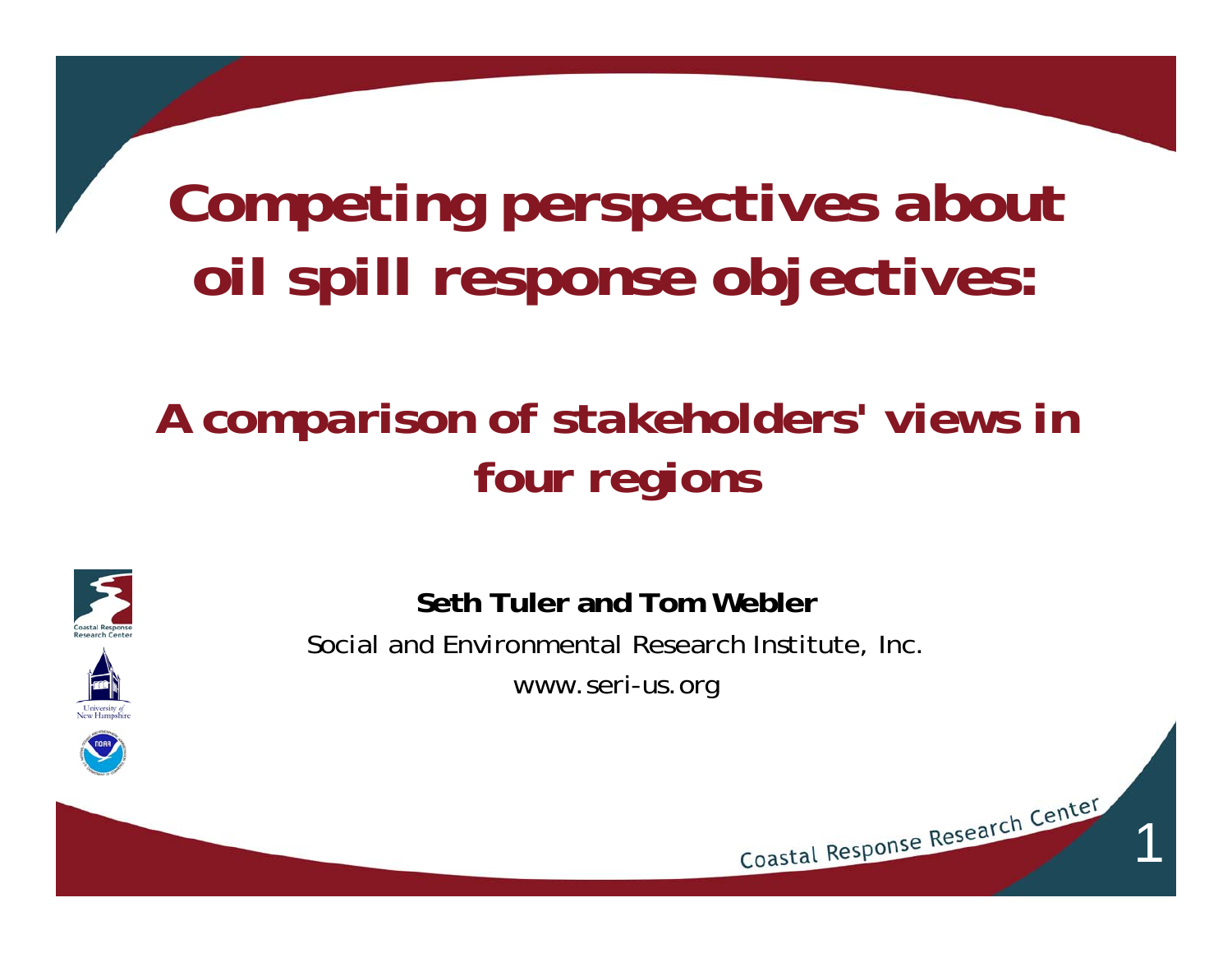# **Social dimensions of oil spills**

- **Two projects**
	- **Assessing spill response**
		- **Establishing performance metrics for oil spill response recovery and restoration.**
	- **Social impacts from spills and response**
		- **Social disruption from oil spills and spill response: Characterizing effects, vulnerabilities, and the adequacy of existing data to inform decisionmaking.**

2

Coastal Response Research Center





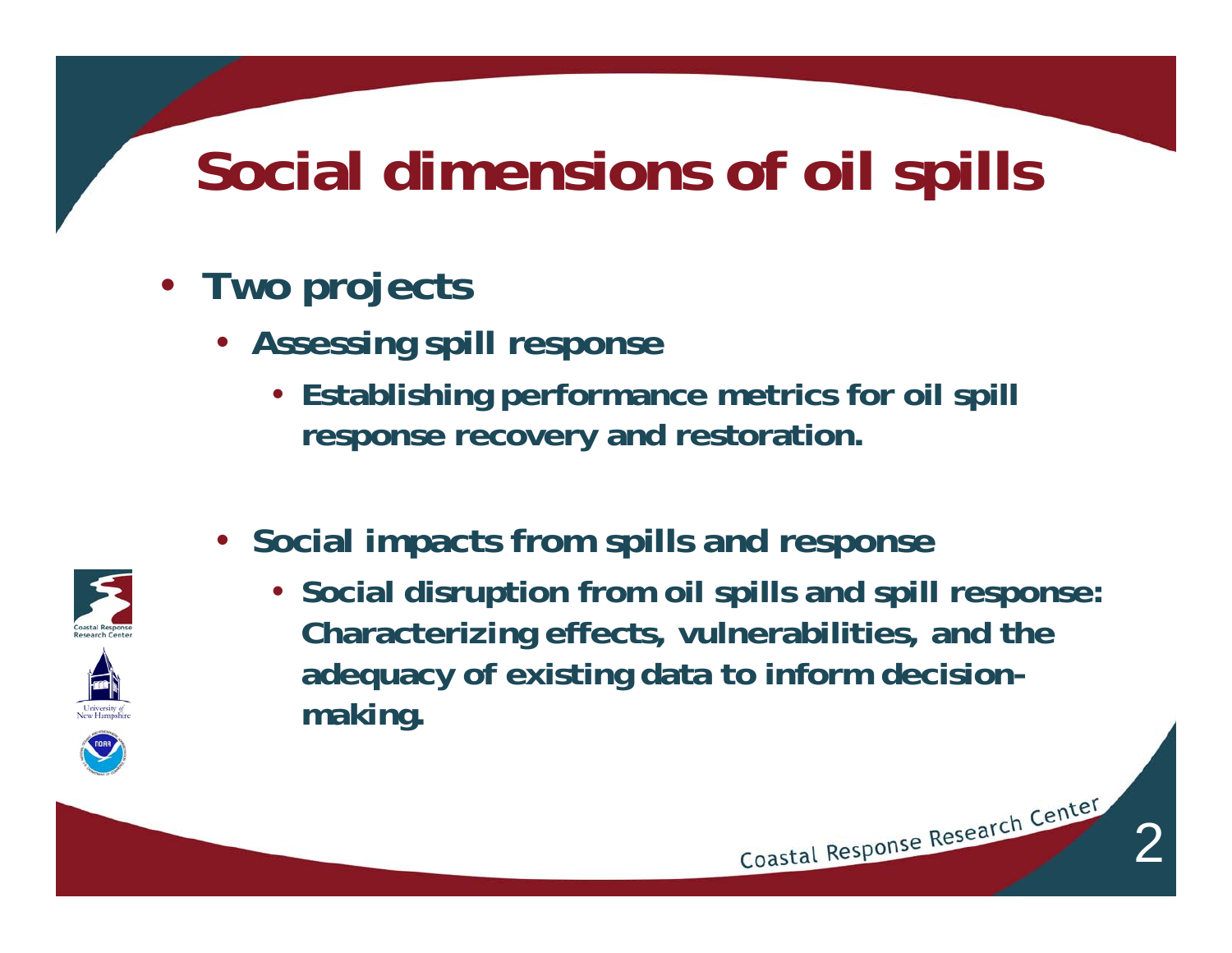# **Why assess a spill response?**

- **Why assess after?**
	- **Facilitate organizational learning**
	- **Determine adequacy of area contingency plans**
	- **Provide information for legal disputes**







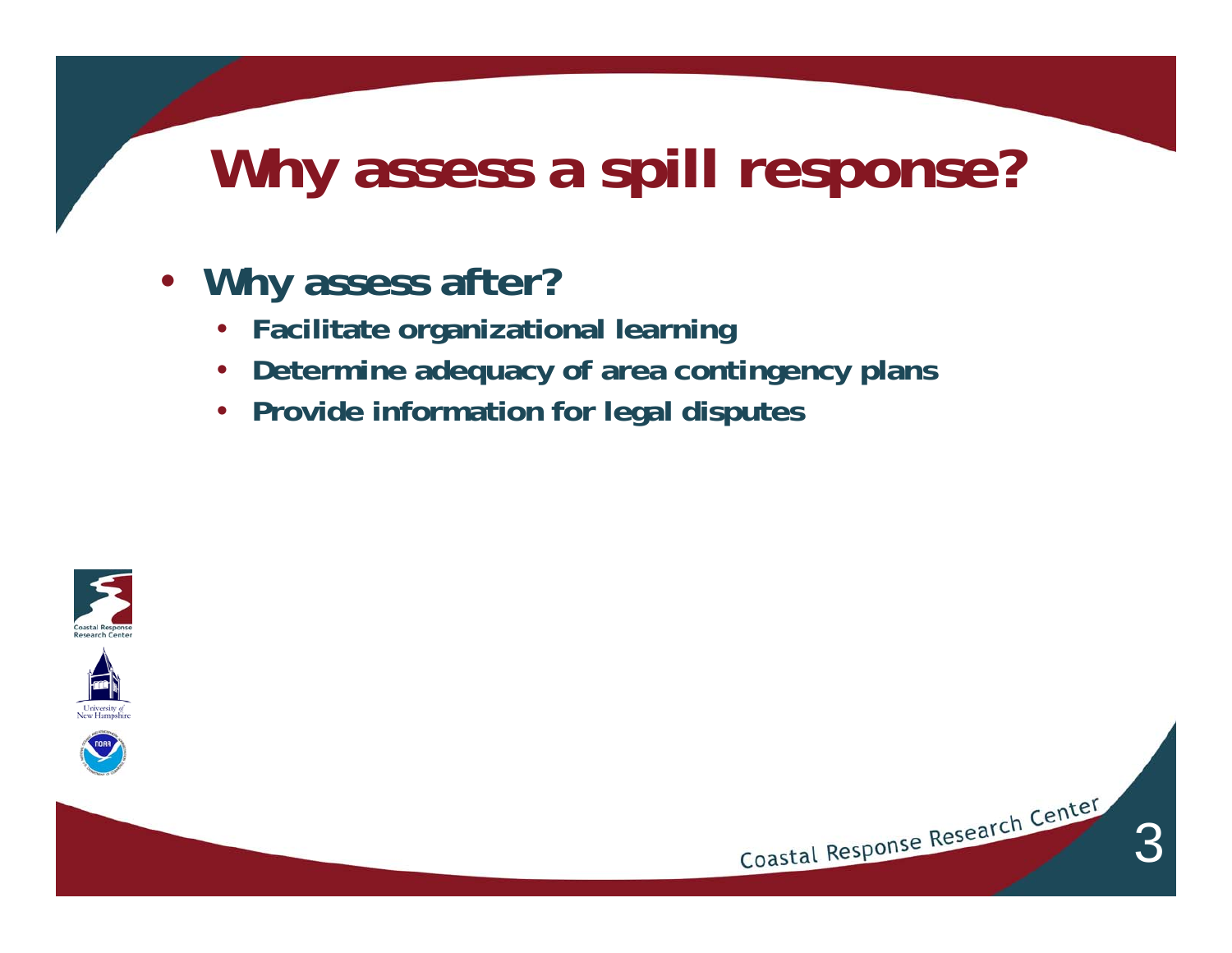### **Assessing Response goals - objectives - metrics - measures**

- **Assessment requires:**
	- **Reaching agreement about goals and objectives**
	- **Selecting metrics**
	- **A process for doing these**
	- **Finding data to measure performance on selected metrics**
	- •**Making judgments about what is measured**







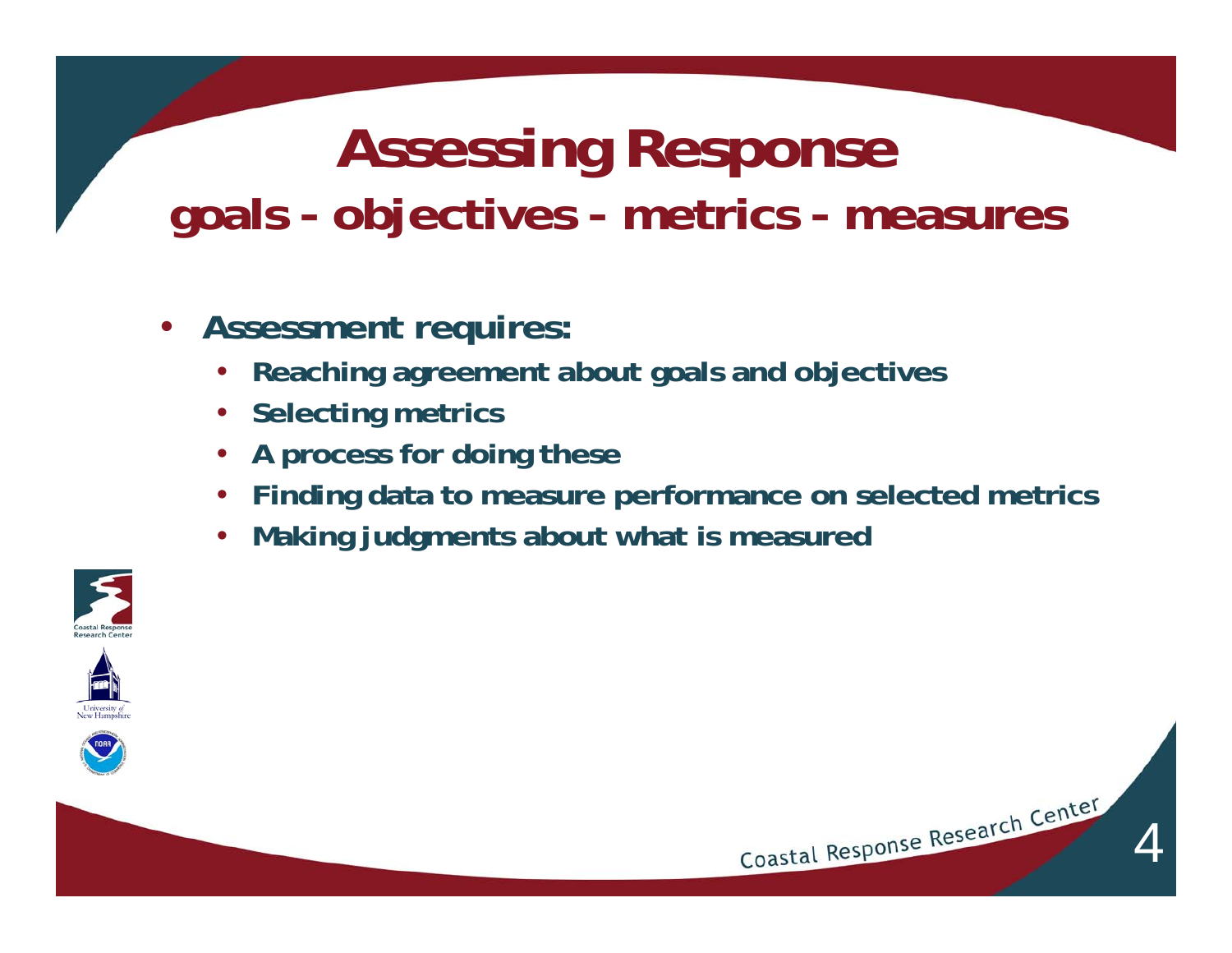# **Why is selecting metrics hard?**

- •**What is easy to measure may not be relevant**
- •**What is relevant may be hard to measure directly**
- •**Disagreements about thresholds ("good" vs. "bad")**
- •**Paucity of data (including baseline data, uncertainties)**
- •**Timing of measurement can affect assessment**
- •**Disagreements about weightings and aggregation**
- • **Finding the right metrics for different audiences (e.g., public, officials)**







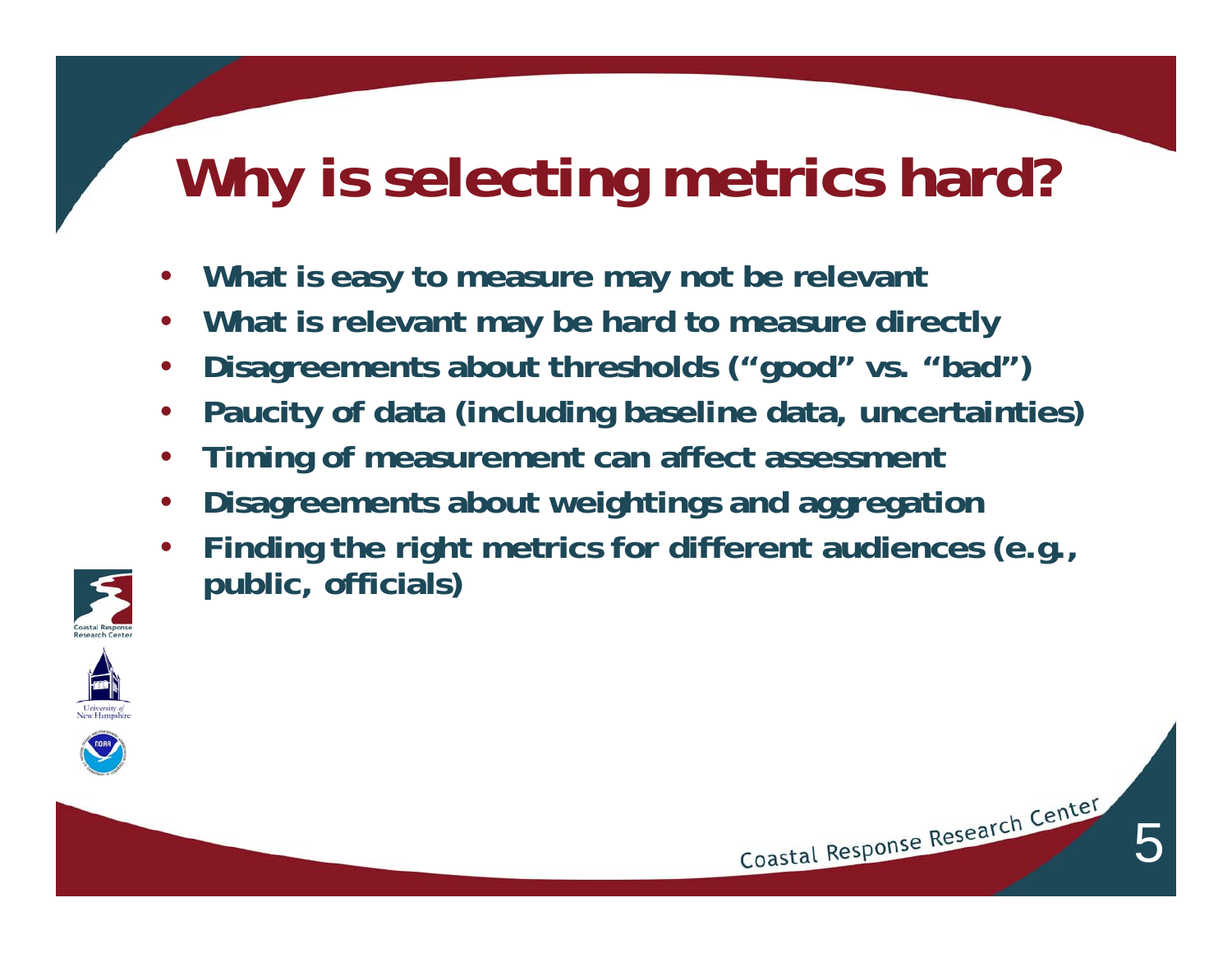### **Why is defining goals and objectives hard?**

- **Oil Pollution Act 1990**
	- $\bullet$ **Maintain safety of human life**
	- **Stabilize the situation to preclude it from worsening**
	- **Minimize adverse environmental and socioeconomic impacts by coordinating all containment and removal activities to carry out a timely, effective response**







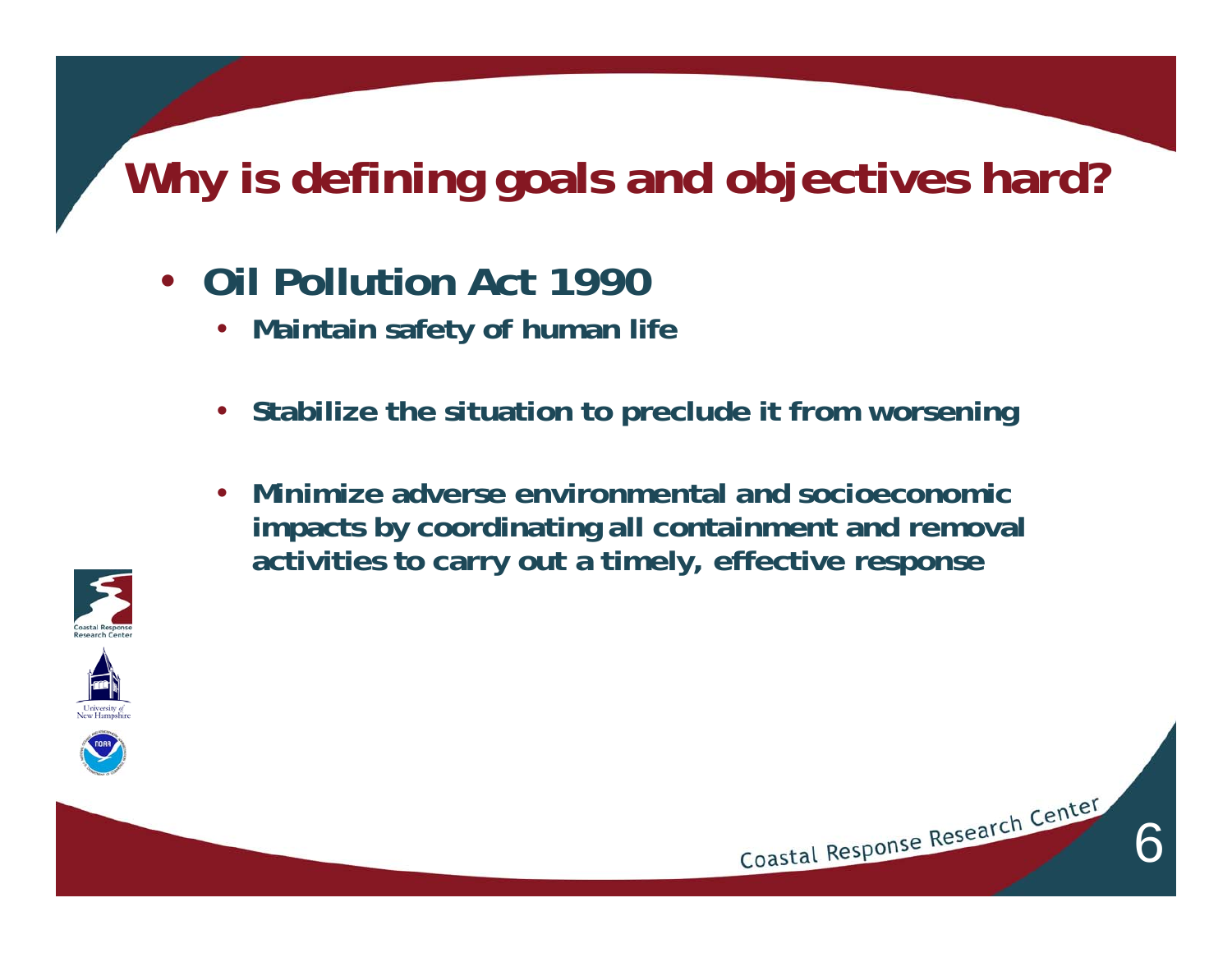#### **Why is defining goals and objectives hard?**

- • **E.g., mitigation of ecological impacts means…?**
	- **ensure that areas or species pre-identified as sensitive are quickly protected**
	- **protect the adults of a species at risk**
	- **protect areas that have multiple resource values**
	- **protect species that are especially critical for the functioning of an impacted ecosystem**
	- **ensure that impacts from clean-up activities are minimized**
	- **remove enough oil so that impacted species and habitats can return to the way they were in a reasonable amount of time**Coastal Response Research Center



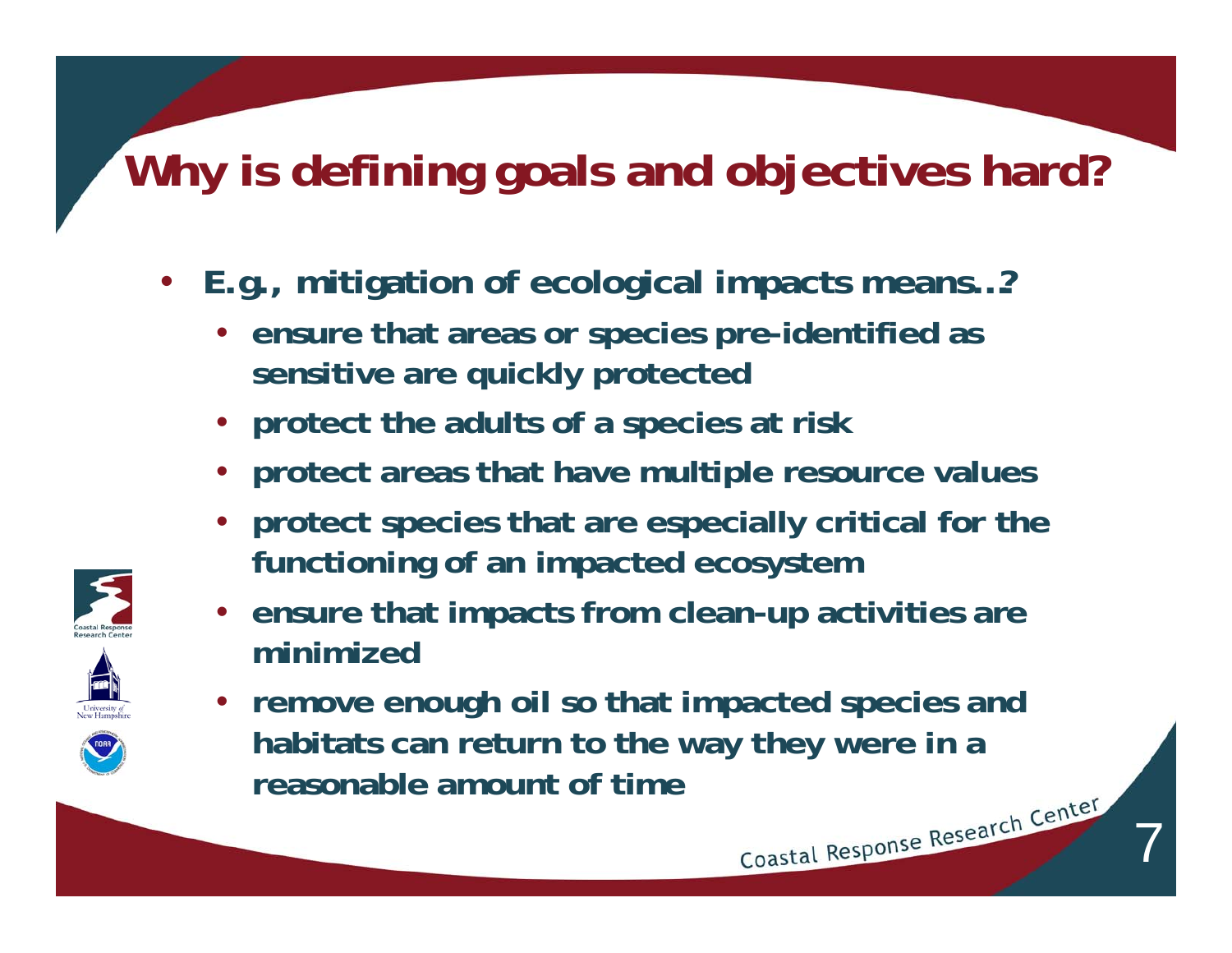# **Types of objectives**

- •**Implement an effective and timely response**
- •**Meet legal and regulatory requirements**
- •**Establish a coordinated and effective response framework**
- •**Protect worker and public health and safety**
- •**Protect environment and mitigate environmental impacts**
- •**Protect cultural resources**
- •**Mitigate economic impacts**
- •**Mitigate social nuisance impacts**
- •**Address needs and concerns of the public**
- •**Gain public support for the response**

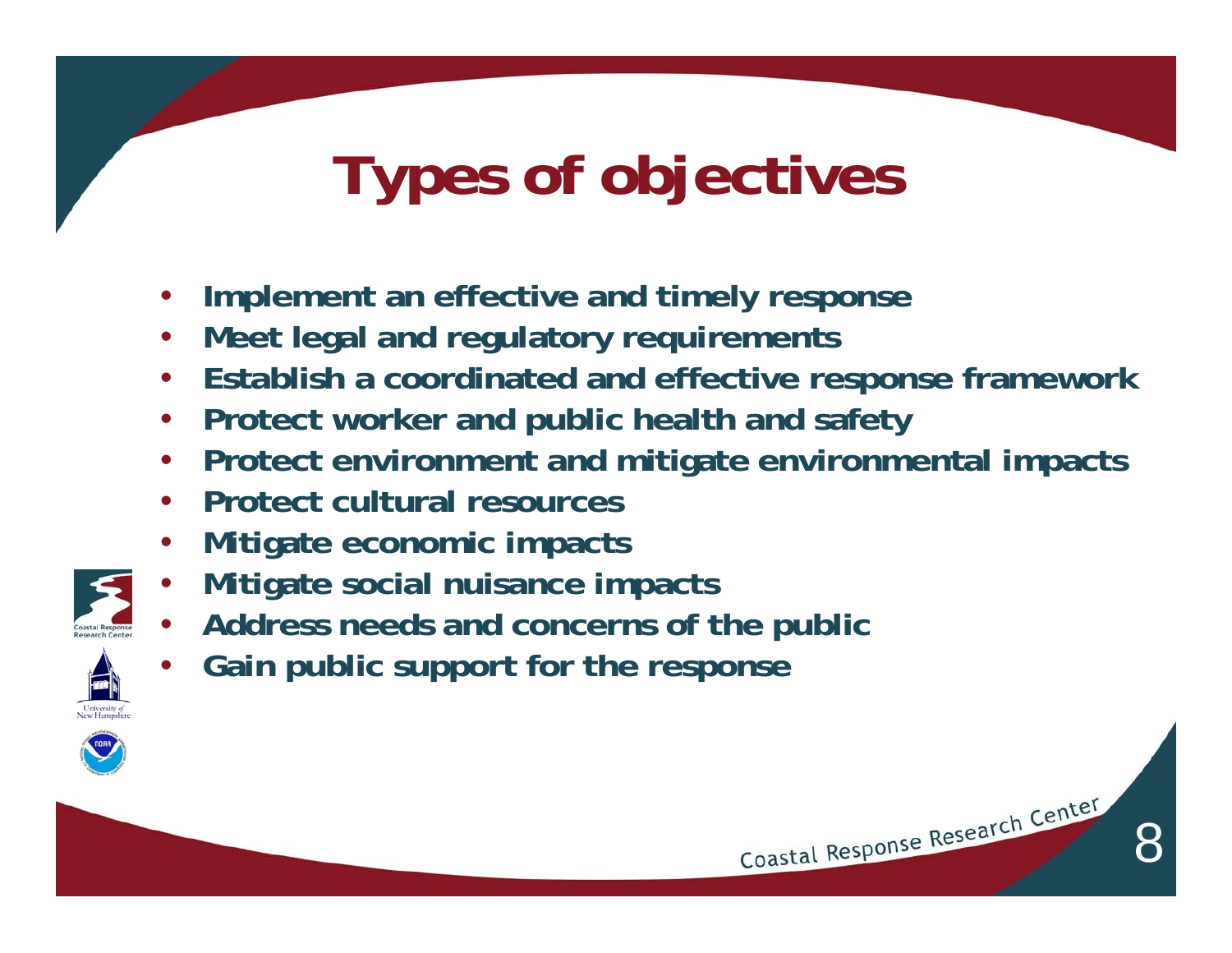

## **So, we asked:**







9

Coastal Response Research Center

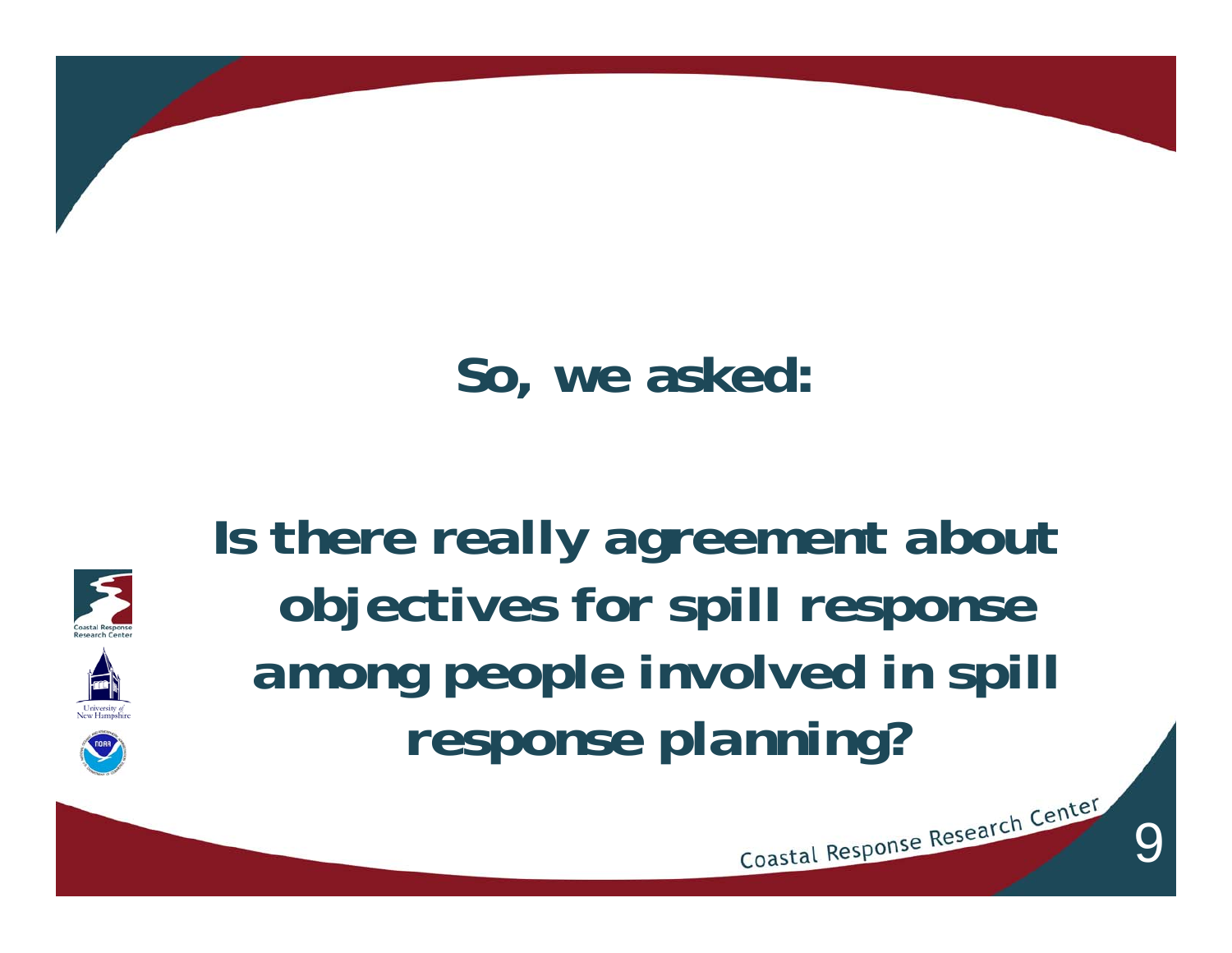## **4 case studies**

- **Buzzards Bay (***Bouchard-120* **)**
	- **12 participants**
- **San Francisco Bay (before** *Cosco Busan* **)**
	- •**12 participants**
- **Delaware Bay (***Athos I* **)**
	- **12 participants**
- $\bullet$  **Washington State**
	- •**13 participants**

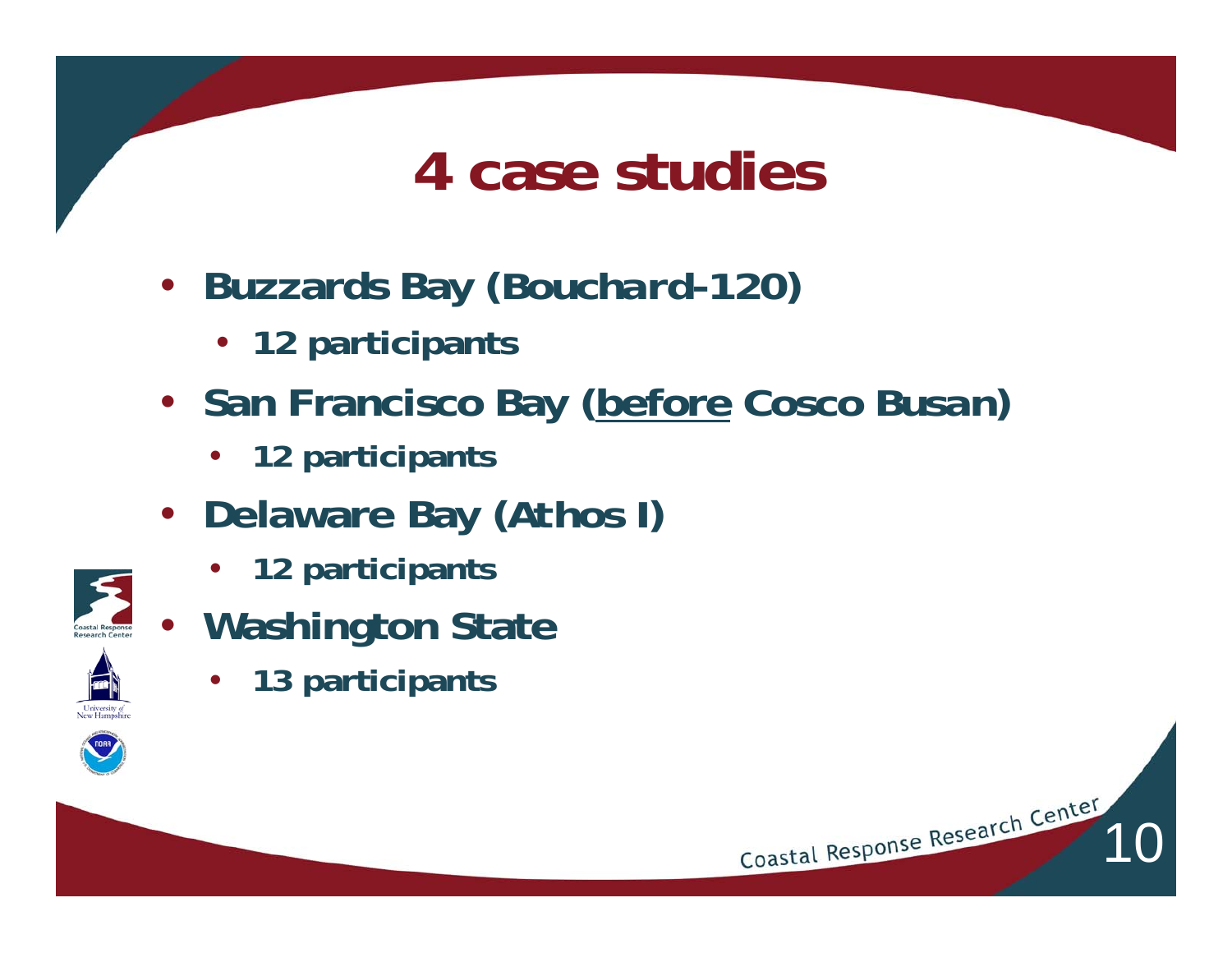**When you think about past oil spills, what do you think should be the objectives that guide responses to future oil spills in this area?** 



**Sort the statements to indicate what you would be** *most unlikely to emphasize* **to**  *most likely to emphasize* **in a future response.**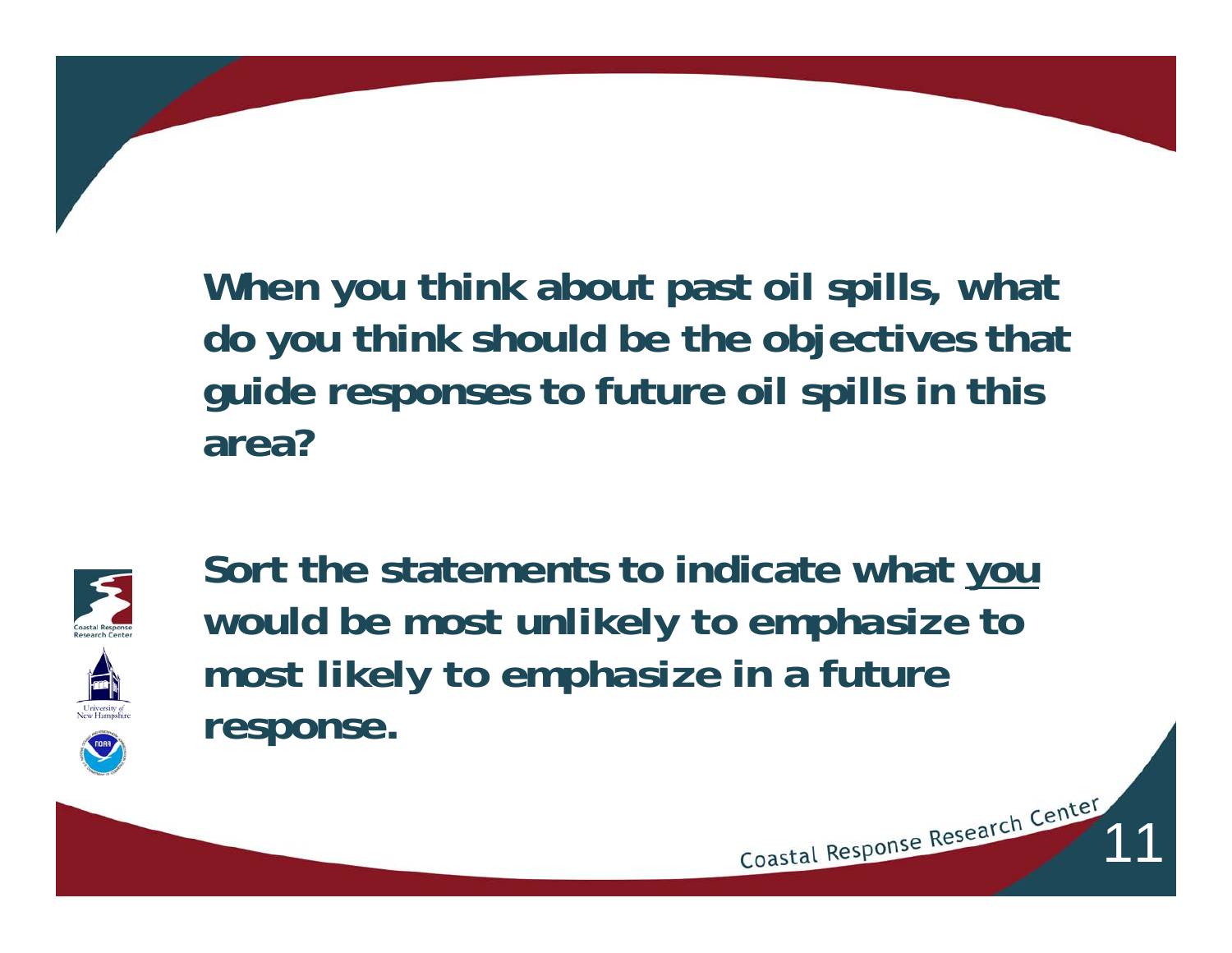

### **And, we found that:**

# *Priorities among objectives can be contested*







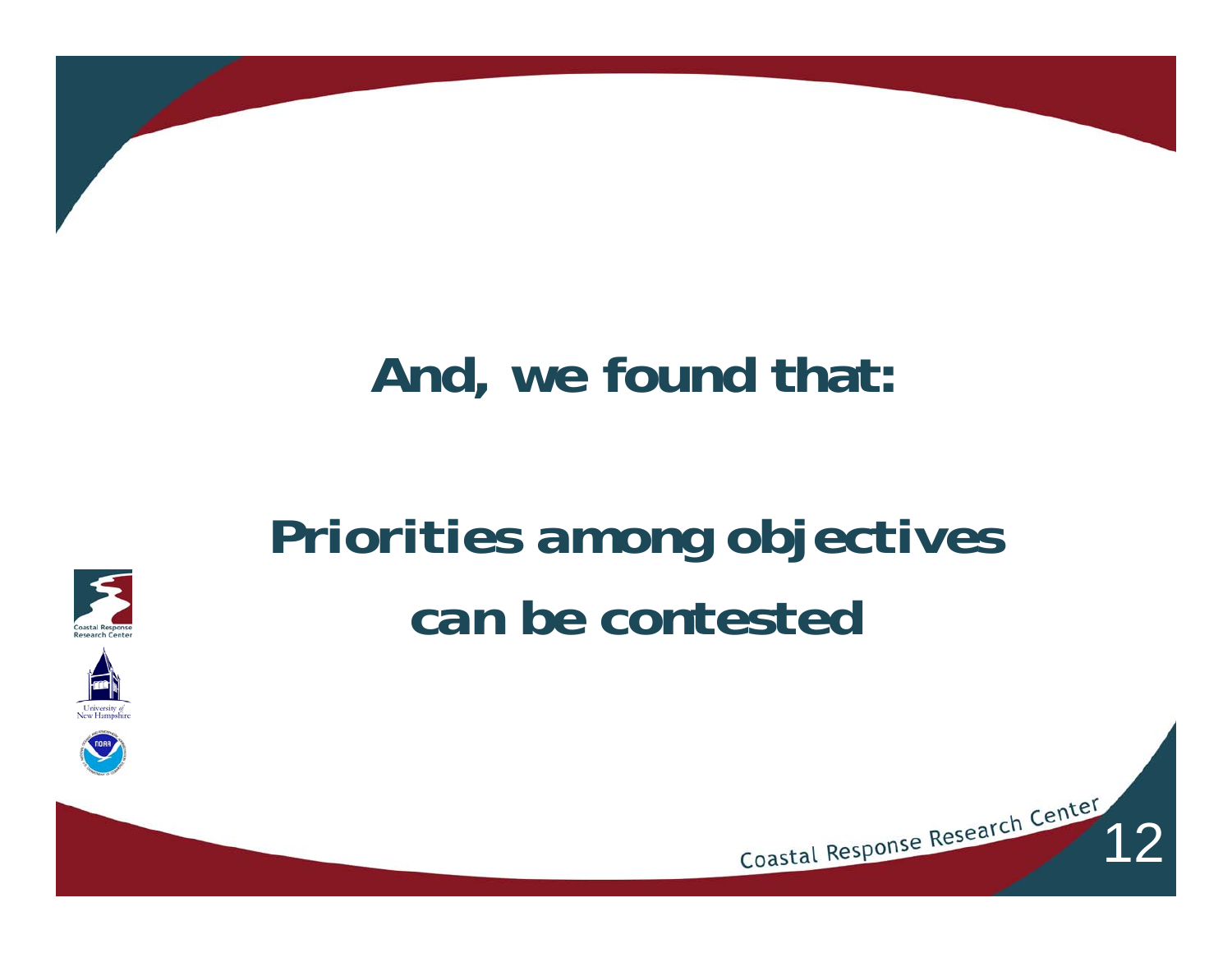# **Archetype perspectives from cross-case analysis**

- • *Perspective W: Implement a rapid, coordinated response guided by the contingency plan and gain public trust*
- *Perspective X: Protect ecological resources and gain public trust*
- *Perspective Y: Protect human health and safety by implementing a rapid response guided by the contingency plan*



 $\bullet$  *Perspective Z: Protect human communities using high quality information to support decisionmaking*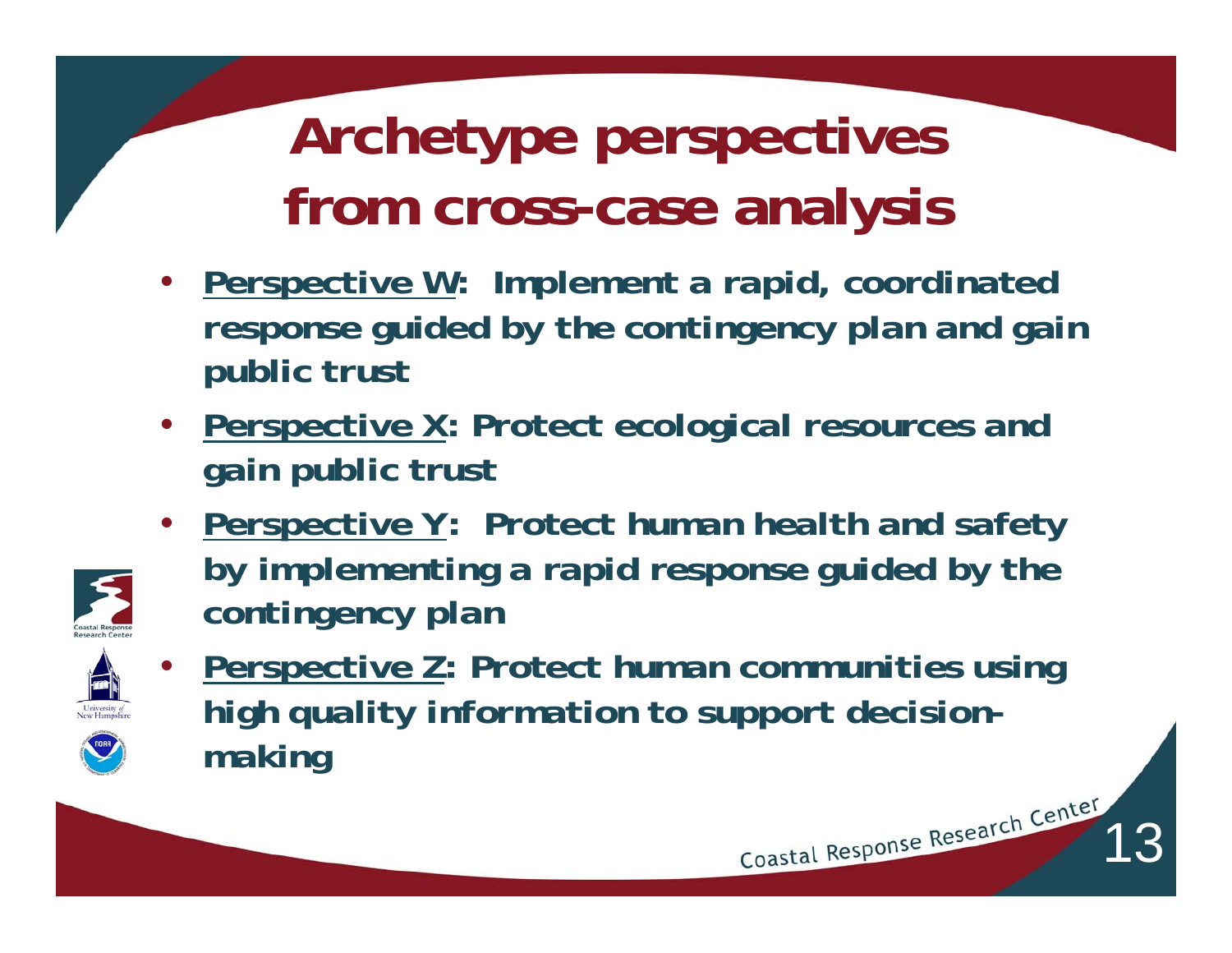*Perspective W: Implement a rapid, coordinated response guided by the contingency plan and gain public trust*

- **Be guided by the contingency plan**
- **Swiftly implement a highly coordinated response effort**
- •**Integrate local responders/leaders quickly into the effort**
- •**Establish a clear chain of command**
- **Get clean-up crews on-sight rapidly**
- • **Inform the local community about the response effort, enhance trust, and manage expectations about what the response can actually accomplish**

14

• **But, don't emphasize mitigating socially disruptive impacts (e.g., economic, aesthetic)**



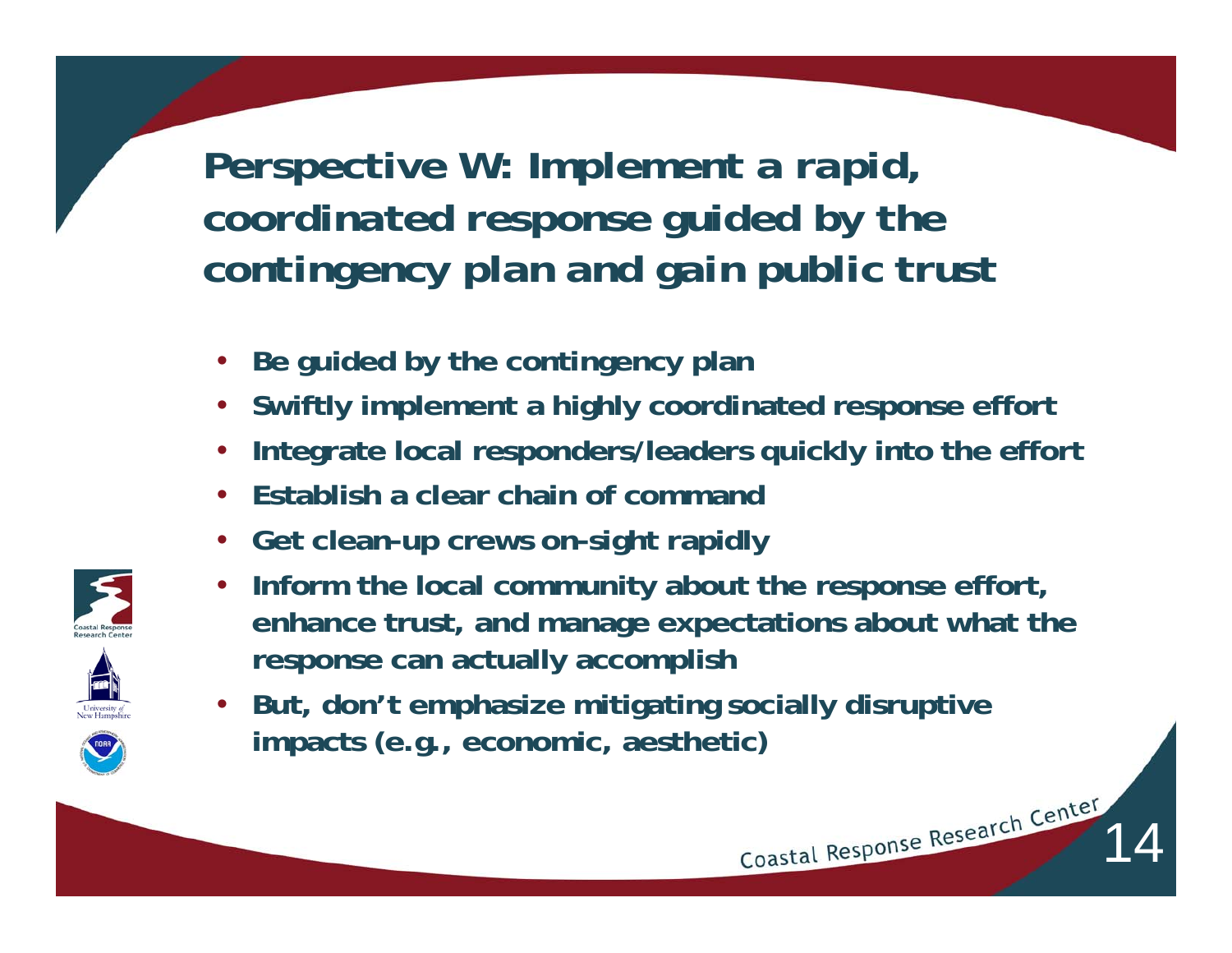#### *Perspective X: Protect ecological resources and gain public trust*

- **Protect areas serving multiple purposes or values**
- **Protect areas especially critical for the functioning of an impacted ecosystem.**
- **Consider the long-term, both** *recovery* **and** *restoration*
- **Monitor response efforts**
- • **Base response actions on a well-coordinated expert scientific effort that gathers decision-relevant information**

- • **Inform the public with accurate and timely information and enhance trust**
- **But, don't emphasize mitigating socially disruptive impacts (e.g., economic, aesthetic)**





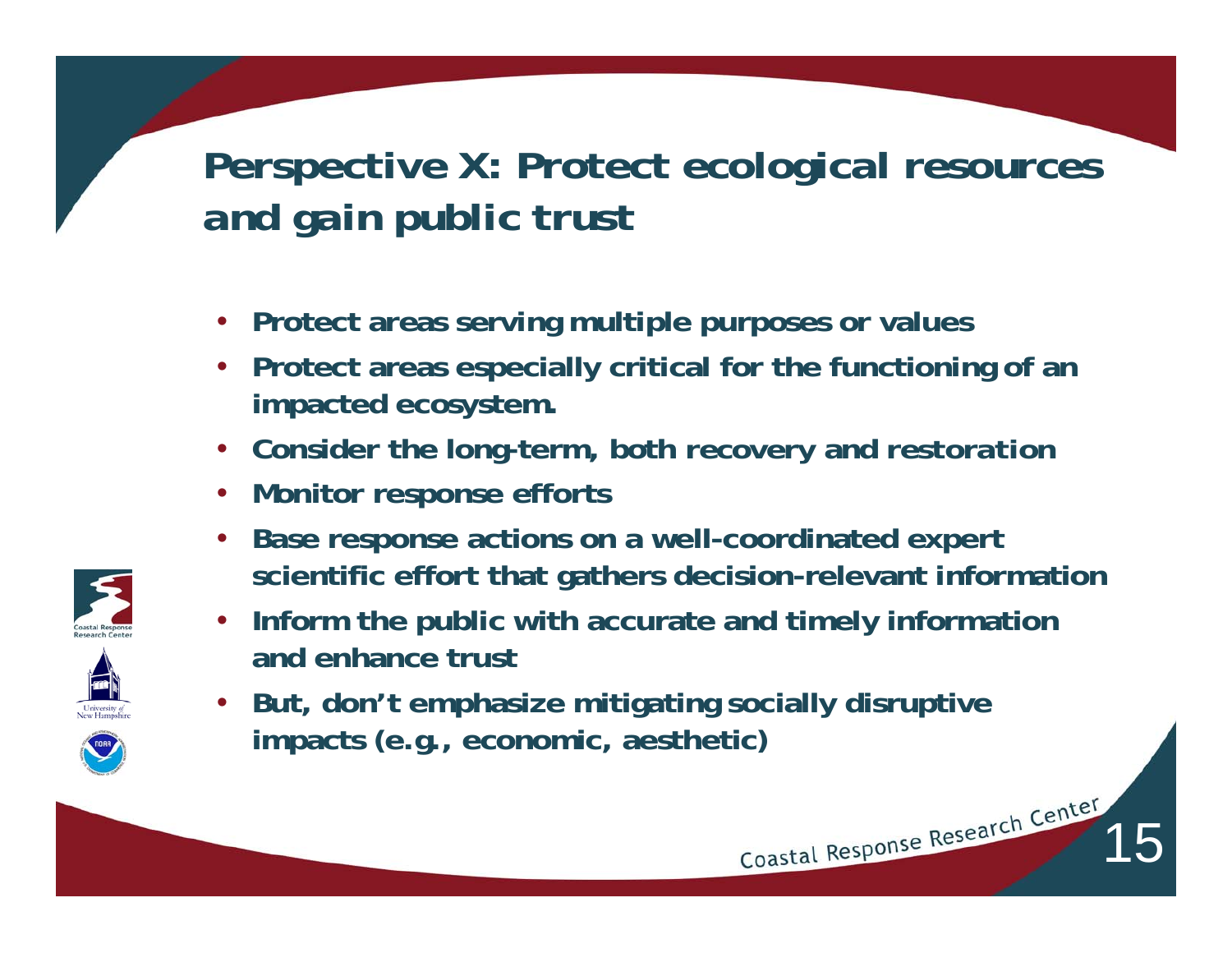*Perspective Y: Protect human health and safety by implementing a rapid response guided by the contingency plan*

- • **Avoid situations that could threaten health and safety**
	- **contamination of commercial seafood**
	- **exposures from subsistence fishing**
	- **additional harm from clean-up activities**
- •**Implement the contingency plan**
- •**Recovery and removal of oil offshore**
- **Set-up a clear chain of command**
- •**Get clean-up crews on-site rapidly**
- **Monitor the effectiveness of response actions**

16

•**Protect important ecological resources** 



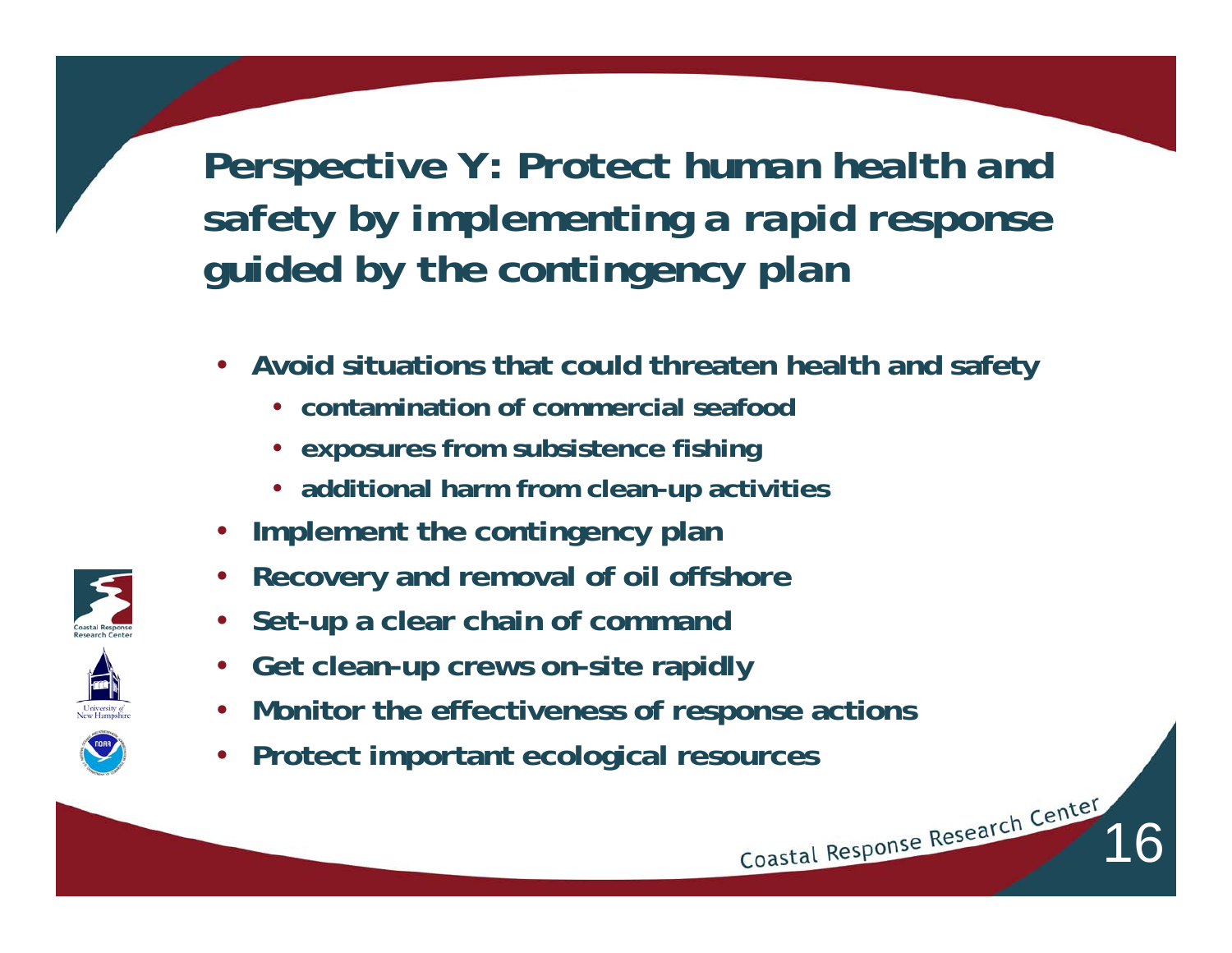*Perspective Z: Protect human communities using high quality information to support decision-making*

- • **Mitigate economic impacts to local commercial fishermen** 
	- **prevent consumption of contaminated seafood**
	- **address potential impacts that might arise from people's perceptions (e.g., shellfish tainting)**
- **But, individuals' health and safety receives rather weak attention**
- • **Base response actions on a well-coordinated expert scientific effort that gathers decision-relevant information**

- **accurate estimate of amount of oil spilled**
- **Establish clear definitions about endpoints and what constitutes "clean"**





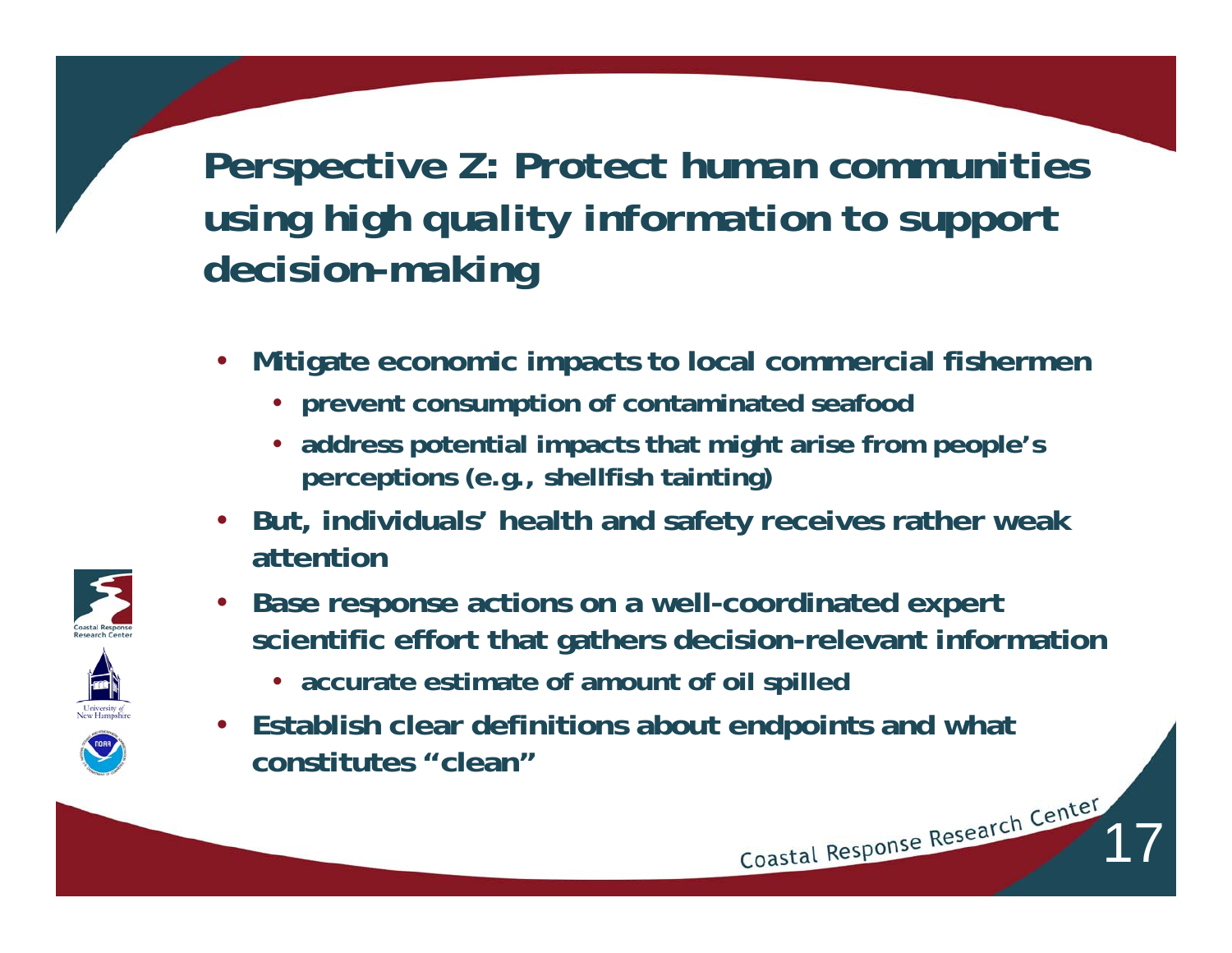#### **Index Scores for each archetype perspective**

|                                          | <b>Factor W</b> | <b>Factor X</b> | <b>Factor Y</b> | <b>Factor Z</b> |
|------------------------------------------|-----------------|-----------------|-----------------|-----------------|
| <b>Economic Impacts</b>                  | $-1.4$          | $-1.54$         | $-0.14$         | 1.35            |
| <b>Health and Safety Risks</b>           | $-0.06$         | $-1.54$         | 4.21            | $-1.80$         |
| <b>Ecological Impacts</b>                | 1.48            | 5.90            | 4.40            | 3.60            |
| <b>Establish Coordinated</b><br>Response | 3.07            | 2.33            | 2.46            | 3.15            |
| <b>Implement Timely</b><br>Response      | 6.22            | 2.31            | 3.83            | 1.80            |
| <b>Address Community</b><br><b>Needs</b> | 1.86            | $-1.28$         | $-4.39$         | $-0.45$         |
| <b>Public Support</b>                    | 1.10            | 0.26            | $-1.71$         | $-1.35$         |
| <b>Cultural Impacts</b>                  | $-1.95$         | $-1.79$         | $-0.48$         | $-1.35$         |

University<br>New Hamp

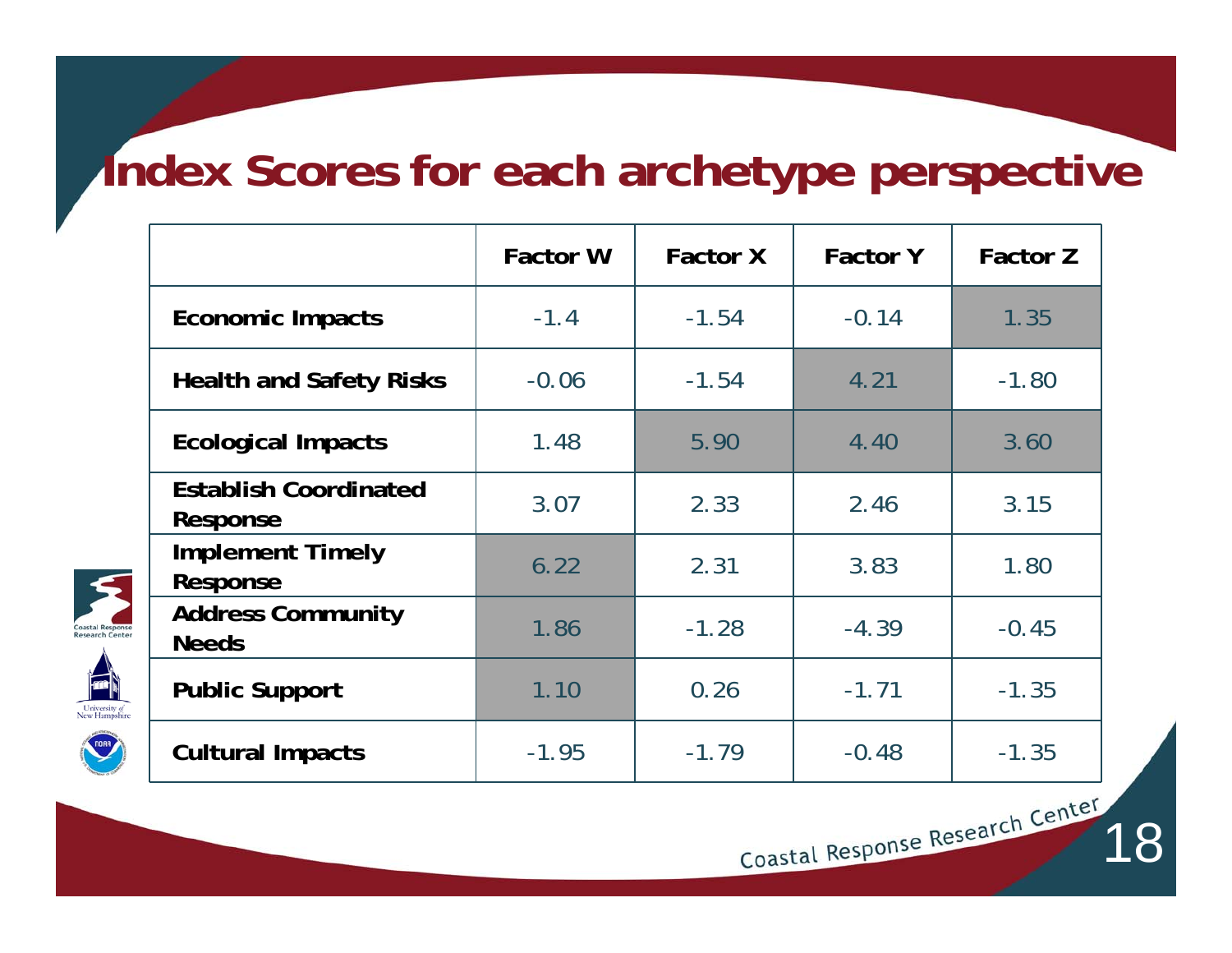#### **Implementing the contingency plan vs. gathering information to inform response actions**

|                                                                                                                                                              | <b>Factor W</b> | <b>Factor X</b> | <b>Factor Y</b> | <b>Factor Z</b> |
|--------------------------------------------------------------------------------------------------------------------------------------------------------------|-----------------|-----------------|-----------------|-----------------|
| Implement the<br>contingency plan.                                                                                                                           | 1.37            | $-1.03$         | 1.23            | $-1.80$         |
| Get a good estimate of the<br>amount of oil spilled.                                                                                                         | $-0.51$         | 0.51            | 0.09            | 0.90            |
| A well-coordinated expert<br>scientific effort should<br>drive the gathering of<br>decision-relevant<br>information, not public<br>concerns and perceptions. | 0.23            | 1.03            | $-0.48$         | 1.80            |

Coastal Response Research Center



University<br>New Hamp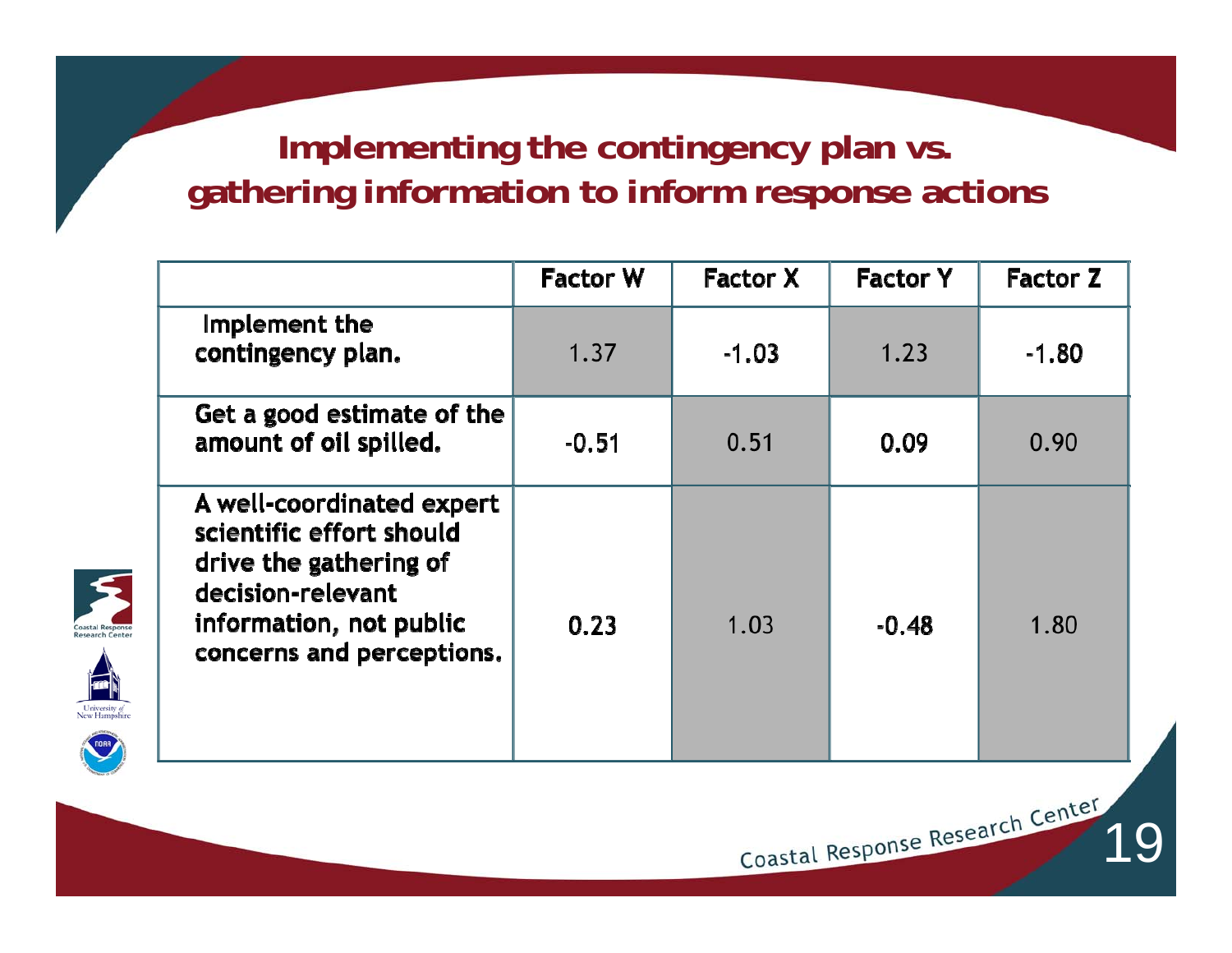# **Implications for spill response**

- • **Spill planners, managers, and responders emphasize different components of contingency plans and different response objectives.**
- • **A small set of archetype perspectives describe how planners/responders think a response should be implemented.**
- • **These differences emerged in both specific regions and across regions.**



•

- •**They do not appear to be rooted in deeply held differences.**
- **Before stakeholders can fruitfully discuss performance metrics to guide planning for future responses or evaluate past spill responses there needs to be some agreement about which objectives are important to measure.**

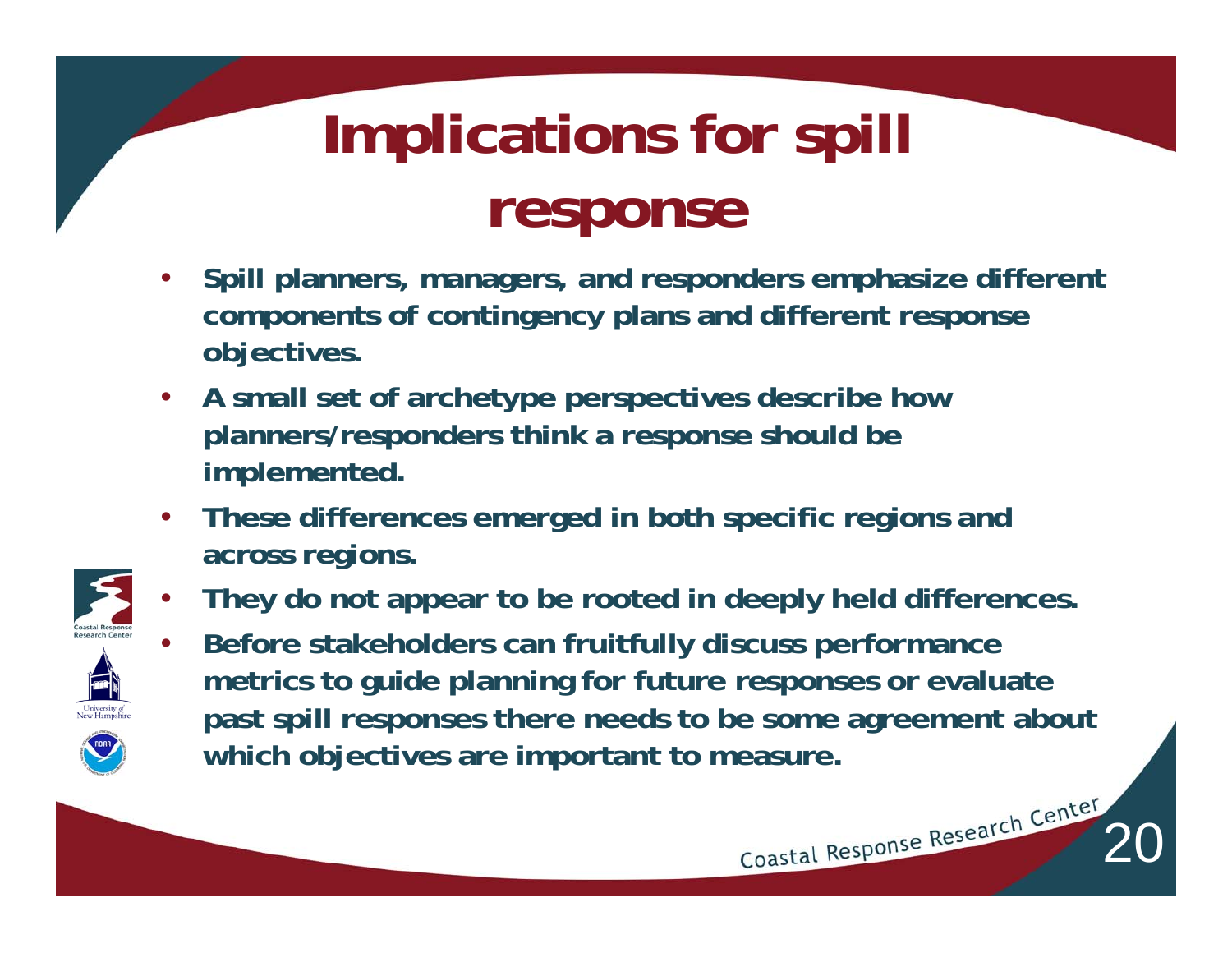#### **www.seri-us.org/projects/oilspill.html**